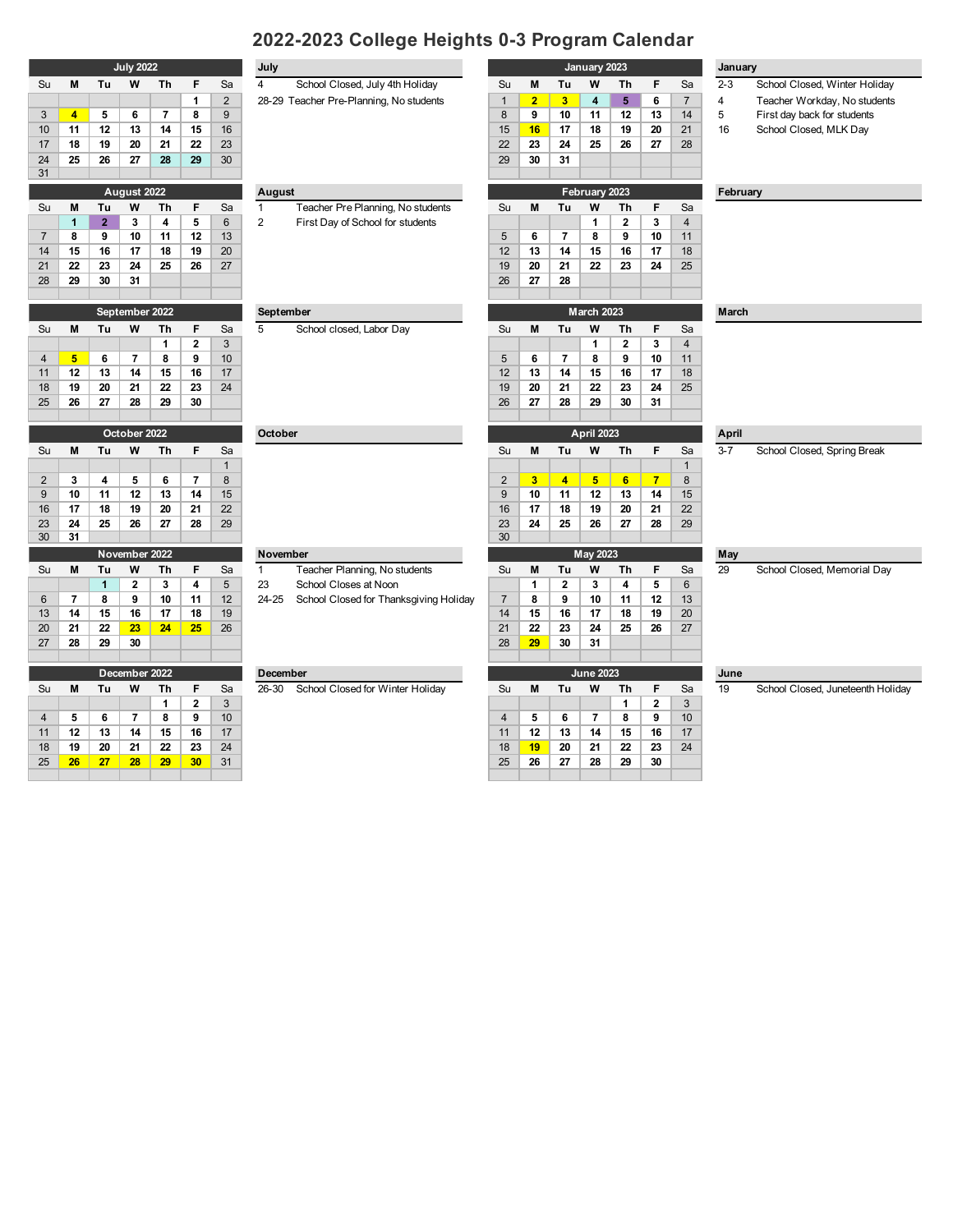# **School Event Calendar**

By Vertex42.com https://www.vertex42.com/calendars/school-calendar.html

# **© 2013-2021 Vertex42 LLC**

This spreadsheet, including all worksheets and associated content is a copyrighted work under the United States and other copyright laws.

Do not submit copies or modifications of this template to any website or online template gallery.

Please review the following license agreement to learn how you may or may not use this template. Thank you.

# **License Agreement**

https://www.vertex42.com/licensing/EULA\_privateuse.html

Do not delete this worksheet